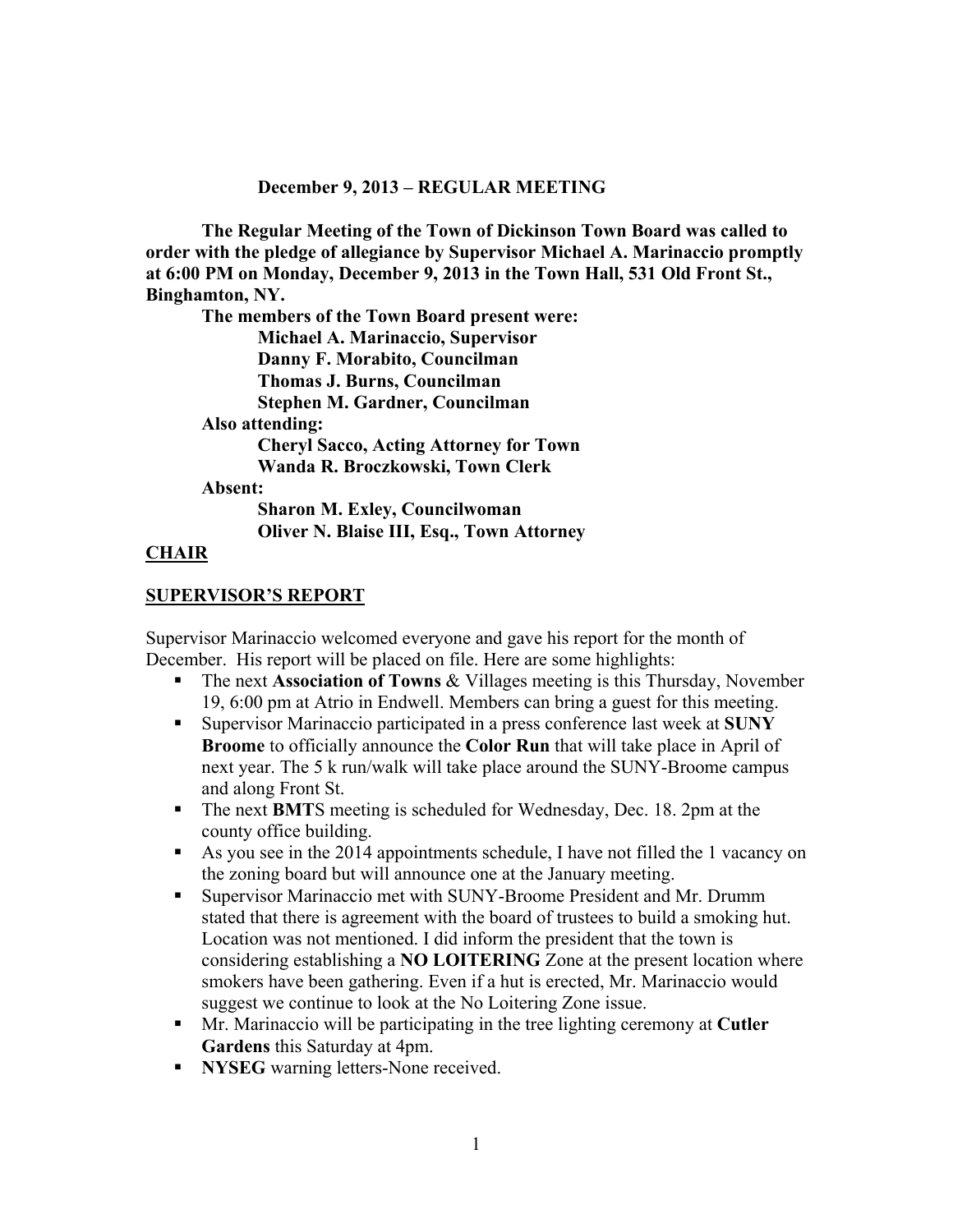- Code violations There were 6 violations for trailers, SUV's and cars with no plates stored openly. Mattress and furniture stored openly to a Stop Work Order in violation of Town Construction Code/Building permits.
- Dog Control Officer's report Received for November of unlicensed dogs, dogs running lose and barking dog. All issues were addressed.

#### **PUBLIC COMMENTS**

No one requested to speak.

### **APPROVAL OF MINUTES**

On a motion by Councilman Burns seconded by Councilman Gardner to approve the Work Session November 4 and Regular Meeting Minutes of November 12, 2013. All in favor. Vote -4 Ayes, Nays-0.

### **ABSTRACT for Voucher #12**

Abstract Summary of Audited Vouchers for Funds respectively in the amount of \$311,226.17. On Motion from Councilman Gardner, seconded by Councilman Morabito to approve. Vote  $A$ yes  $-4$ , Nays  $-0$ .

> Supervisor Marinaccio voting Aye Councilman Morabito voting Aye Councilman Burns voting Aye Councilwoman Exley voting Absent Councilman Gardner voting Aye

Unanimously passed and noted as duly adopted.

### **ATTORNEY**

The Attorney for the Town Cheryl Sacco, in the absence of Attorney Blaise, opened the only **Self-Help** bid package. Out of four (4) logged requests, only one (1) bid package was received by the Town Clerk from **R. DeVincentis Construction**, Inc. for a total of \$1,267.00. Attorney Sacco requested **Public Works Commissioner** Kie to review the package to ensure it meets all **Self-Help** criteria. We will go back to this later on in the meeting.

# **BAN RESOLUTION FOR WATER TANK AND GLENWOOD ROAD PROJECT**

Beverly Wike researched all borrowing options and spoke to our attorney Bob Smith in New York City. If we decide to go to loan with an interest rate of 1.00 to 1.25% it would be for a total of \$750,000 covering the SUNY Broome water tank for \$400,000 and the Glenwood Road water pipe repair for \$400,000. After several scenarios were discussed Beverly would verify the amount we need to cover. Attorney Sacco will prepare the resolution to include a **SEQRA resolution** once the terms have been set. She will revise and submit it to the Town Clerk for inclusion in the minutes.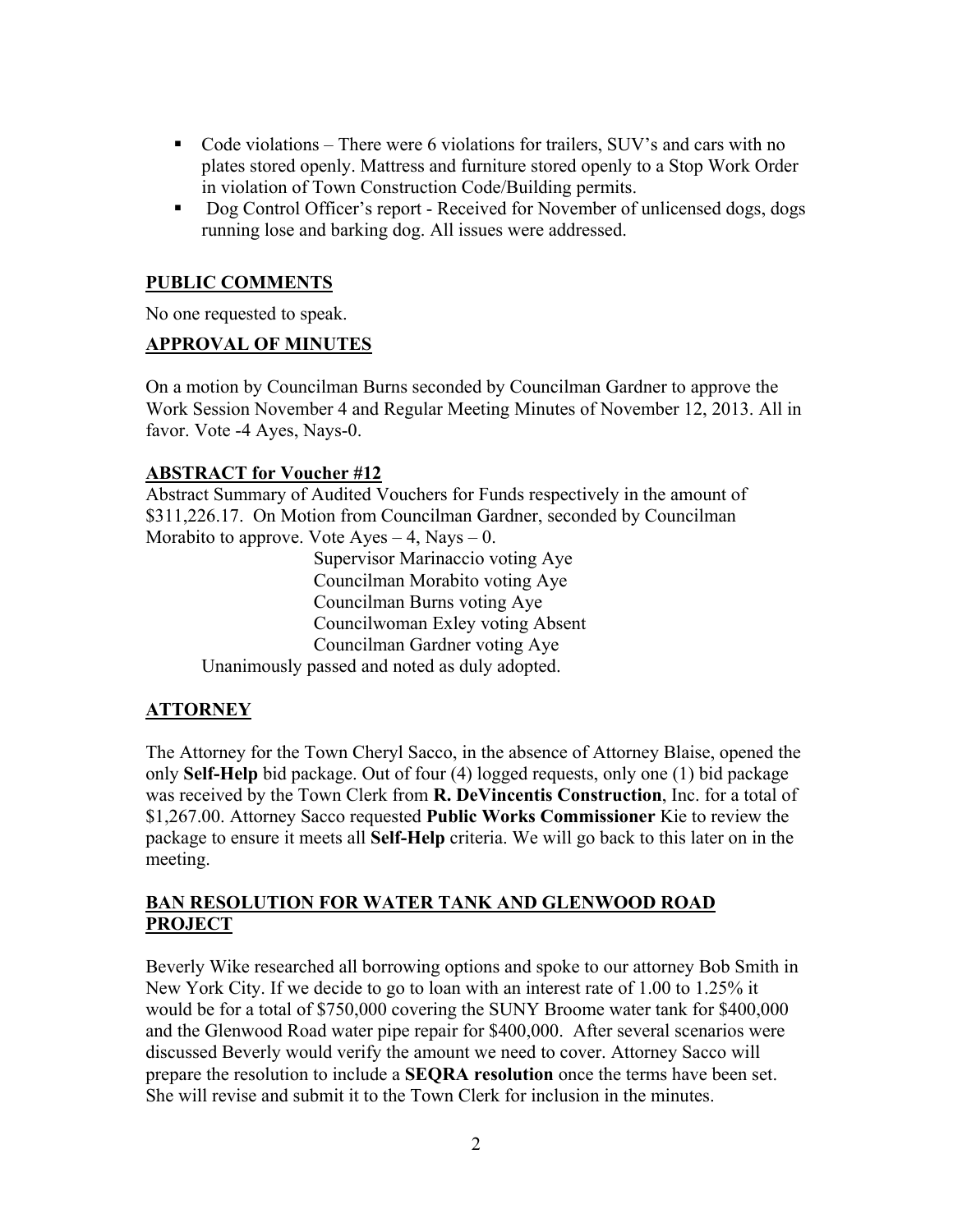#### **RESOLUTION 2013-39**

The following Resolution was offered by Councilman Morabito, who moved its adoption, seconded by Councilman Burns to wit:

BE IT RESOLVED, by the Town Board of the Town of Dickinson, Broome County, New York as follows: **a resolution authorizing the issuance and sale of a bond anticipation note for the financing of a water storage tank and replacement of a water service line.** 

The question of adoption of the foregoing Resolution was duly put to a vote on roll call which resulted as follows: All in favor. Vote  $Ayes - 4$ , Nays – 0.

> Supervisor Marinaccio voting Aye Councilman Morabito voting Aye Councilman Burns voting Aye Councilwoman Exley voting Absent Councilman Gardner voting Aye

All in favor.

#### **Town of Dickinson**

# **Resolution 39-2013**

### **A RESOLUTION AUTHORIZING THE ISSUANCE AND SALE OF A BOND ANTICIPATION NOTE FOR THE FINANCING OF A WATER STORAGE TANK AND REPLACEMENT OF A WATER SERVICE LINE.**

WHEREAS, this Board, by resolution, has authorized the advertising for and the purchase and installation of a new municipal water storage tank; and

WHEREAS, this Board has also authorized the replacement of the water service line on sections of Glenwood Road (collectively referred to as "the items");

Now, therefore,

BE IT RESOLVED by the Town Board of the Town of Dickinson (the "Town"), Broome County, New York, as follows:

Section 1. For the object or purpose of purchasing said new items, and to provide funds to defray the cost thereof, a \$750,000 Bond Anticipation Note of the Town shall be issued pursuant to the provisions of New York Local Finance Law.

Section 2.  $$750,000$  is estimated as the maximum cost of said new items.

Section 3. The plan for financing of the purchase of said new items consists of the issuance of a Bond Anticipation Note ("BAN") in the principal sum of up to \$750,000, to be issued pursuant to Local Finance Law.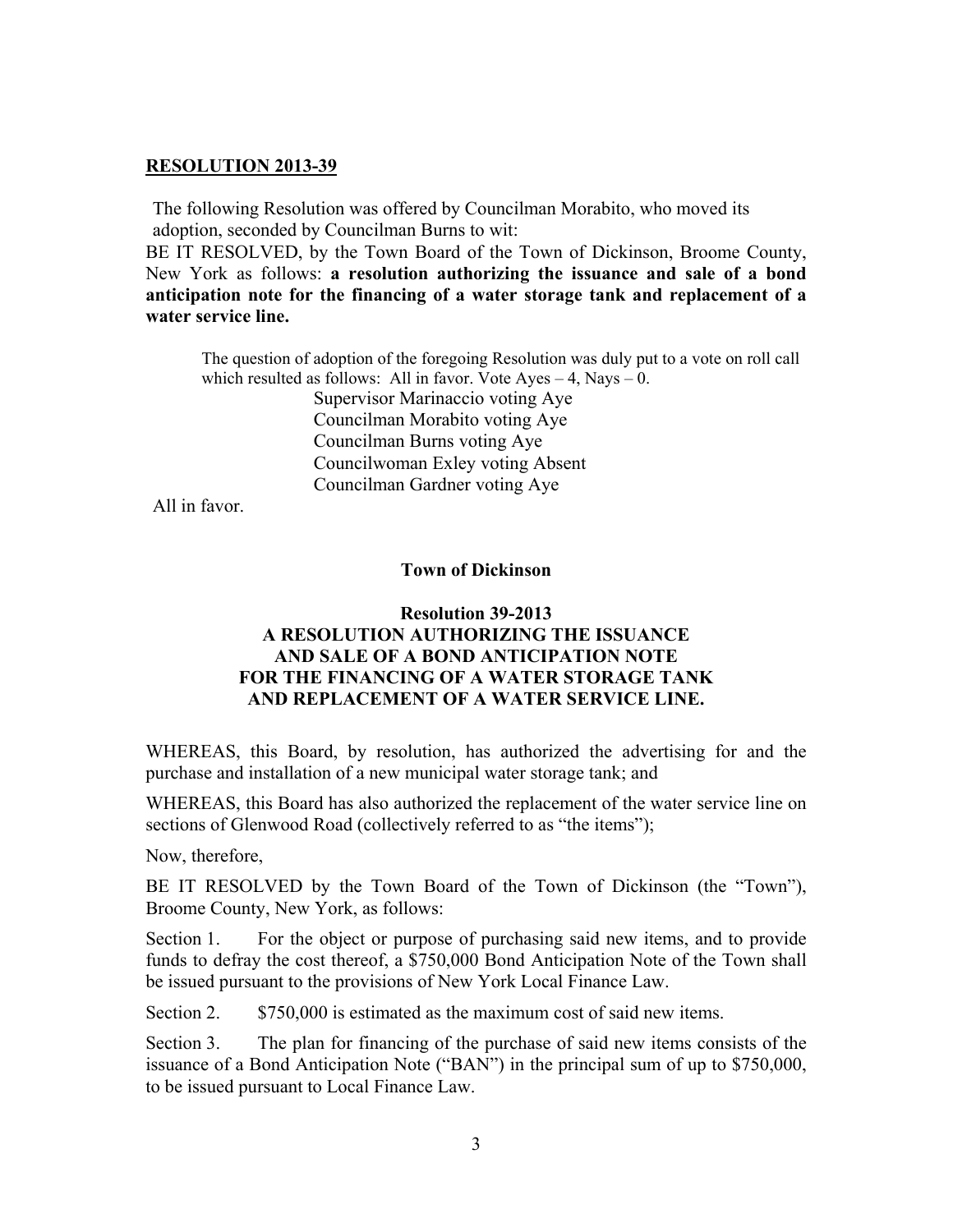### **RESOLUTION 2013-39 Continued**

Section 4. It is hereby determined that the period of probable usefulness of the aforesaid object or purpose is 30 years, pursuant to section 11.00 of Local Finance Law. It is further determined that the maximum maturity of the Bond Anticipation Note herein authorized will not exceed one year, or the maximum allowed by the Local Finance Law, whichever is greater.

Section 5. The faith and credit of said Town are hereby irrevocably pledged to the payment of the principal of and interest on such BAN as the same, respectively, becomes due and payable. An annual appropriation shall be made in each year sufficient to pay the principal of and interest on such BAN becoming due and payable in such year, unless said BAN is refinanced by the Town. There shall annually be levied on all the taxable real property in said Town a tax sufficient to pay the principal of and interest on such BAN as the same become due and payable, unless said BAN is refinanced by the Town.

Section 6. Subject to the provisions of the Local Finance Law, the power to authorize the issuance of and to sell a Bond Anticipation Note in anticipation of the issuance and sale of the BAN herein authorized, including renewals of such notes, is hereby delegated to the Supervisor, the chief fiscal officer. Such note shall be of such terms, form and contents, and shall be sold in such manner as may be prescribed by said Supervisor, consistent with the provisions of Local Finance Law

Section 7. The validity of such a BAN may be contested only if:

a. Such BAN is authorized for an object or purpose for which said Town is not authorized to expend money, or

b. The provisions of law, which should be complied with at the date of publication of this resolution, are not substantially complied with, and an action, suit or proceeding contesting such validity is commenced within twenty (20) days after the date of publication, or

c. Such BAN is authorized in violation of the provisions of the Constitution.

Constitution.

Section 8. Pursuant to 6 NYCRR  $617.5(c)(1)$  and (2), the replacement of the water service line on a section of Glenwood Road is a type II action; which requires no additional environmental review under the State Environmental Review Act (SEQRA).

Section 9. Pursuant to 6 NYCRR 617.5 (c), the new municipal water storage tank is a type II action; which requires no additional environmental review under the State Environmental Review Act (SEQRA).

Section 10. The term shall not exceed a 5 year term.

Section 11. This resolution shall take effect immediately.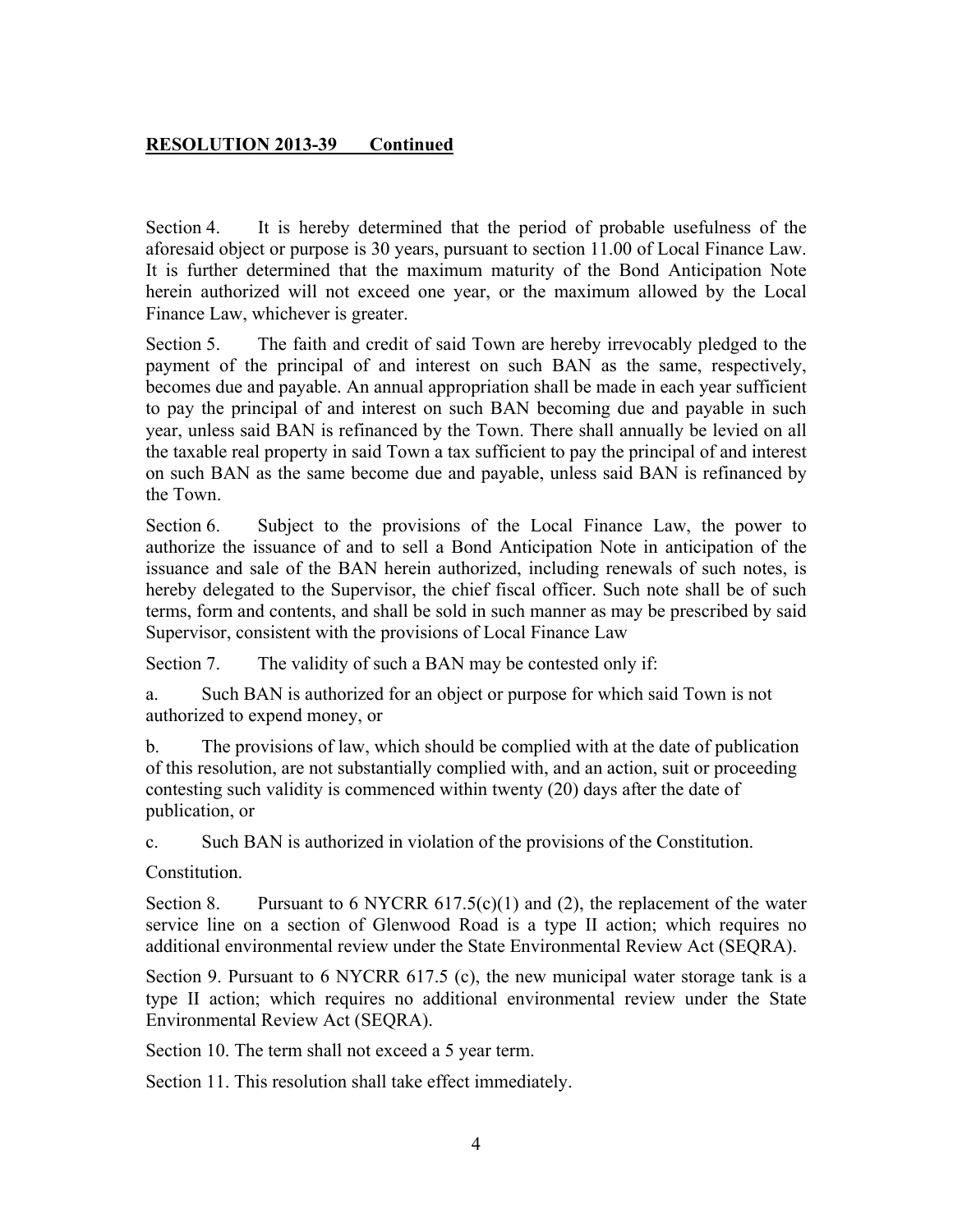# **BROOME COUNTY ROAD USE AGREEMENT**

**Public Works Commissioner** Kie is to review the **Road Preservation Law** to be renewed and strengthened. Hold until the next meeting when Attorney Blaise can report back on the **Broome County Road Use Agreement** regarding feedback from **Delta Engineering**.

#### **EXTENSION OF PHELPS STREET STATUS**

**Public Works Commissioner** Kie to review the plan. We cannot take any action on this tonight. Attorney Blaise reported there has been no word from Ms. Burke's attorney and will contact him again regarding the right-of-way to connect **Brandy Wine Heights** to **Rogers Mountain Way**.

#### **RESOLUTION 2013-40**

The following Resolution was offered by Councilman Morabito, who moved its adoption, seconded by Councilman Gardner to wit: BE IT RESOLVED, by the Town Board of the Town of Dickinson, Broome County, New York as follows: **To make 34 & 36 N. Broome Street surplus property.** 

The question of adoption of the foregoing Resolution was duly put to a vote on roll call which resulted as follows: All in favor. Vote  $Ayes - 4$ , Nays  $- 0$ . Supervisor Marinaccio voting Aye Councilman Morabito voting Aye Councilman Burns voting Aye Councilwoman Exley voting Absent Councilman Gardner voting Aye

All in favor.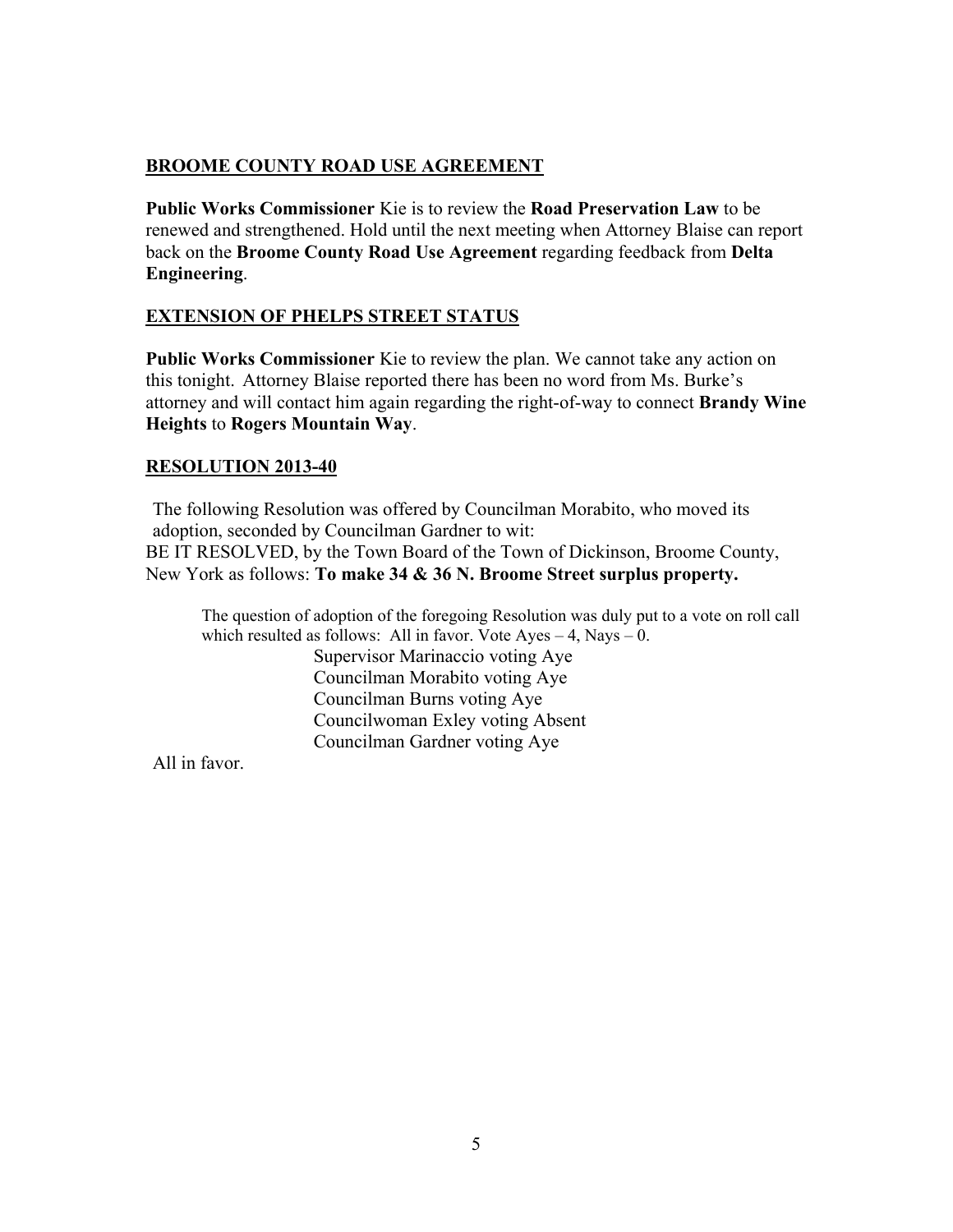#### **RESOLUTION 2013-41**

The following Resolution was offered by Councilman Gardner, who moved its adoption, seconded by Councilman Burns to wit:

BE IT RESOLVED, by the Town Board of the Town of Dickinson, Broome County, New York as follows: **To sell the property of 34 & 36 N. Broome Street to Mr. and Mrs. Robert Foster in the amount of \$12,100.00 per their offer letter dated November 3, 2013.** 

The question of adoption of the foregoing Resolution was duly put to a vote on roll call which resulted as follows: All in favor. Vote  $Ayes - 4$ , Nays – 0.

 Supervisor Marinaccio voting Aye Councilman Morabito voting Aye Councilman Burns voting Aye Councilwoman Exley voting Absent Councilman Gardner voting Aye

All in favor.

### **20 LINDA DRIVE RIGHT-OF-WAY**

**Public Works Commissioner** Kie and Councilman Burns went to the road where the owner, Joshua Graupman wants to build a home requesting a release of the right-ofway. It was suggested we do more research and verify why the right-of-way was initially granted and might it been carried over on a deed from very long ago. Mr. Rafferty of Code told the owner to have his attorney review it. Councilman Burns recommended Mr. Grysman come in person to the Town meeting to address his request to the board.

### **BEST VALUE**

Since Attorney Blaise was not present it was decided to put this purchase process on hold.

### **17 MARKET STREET**

Supervisor Marinaccio stated no activity there to date.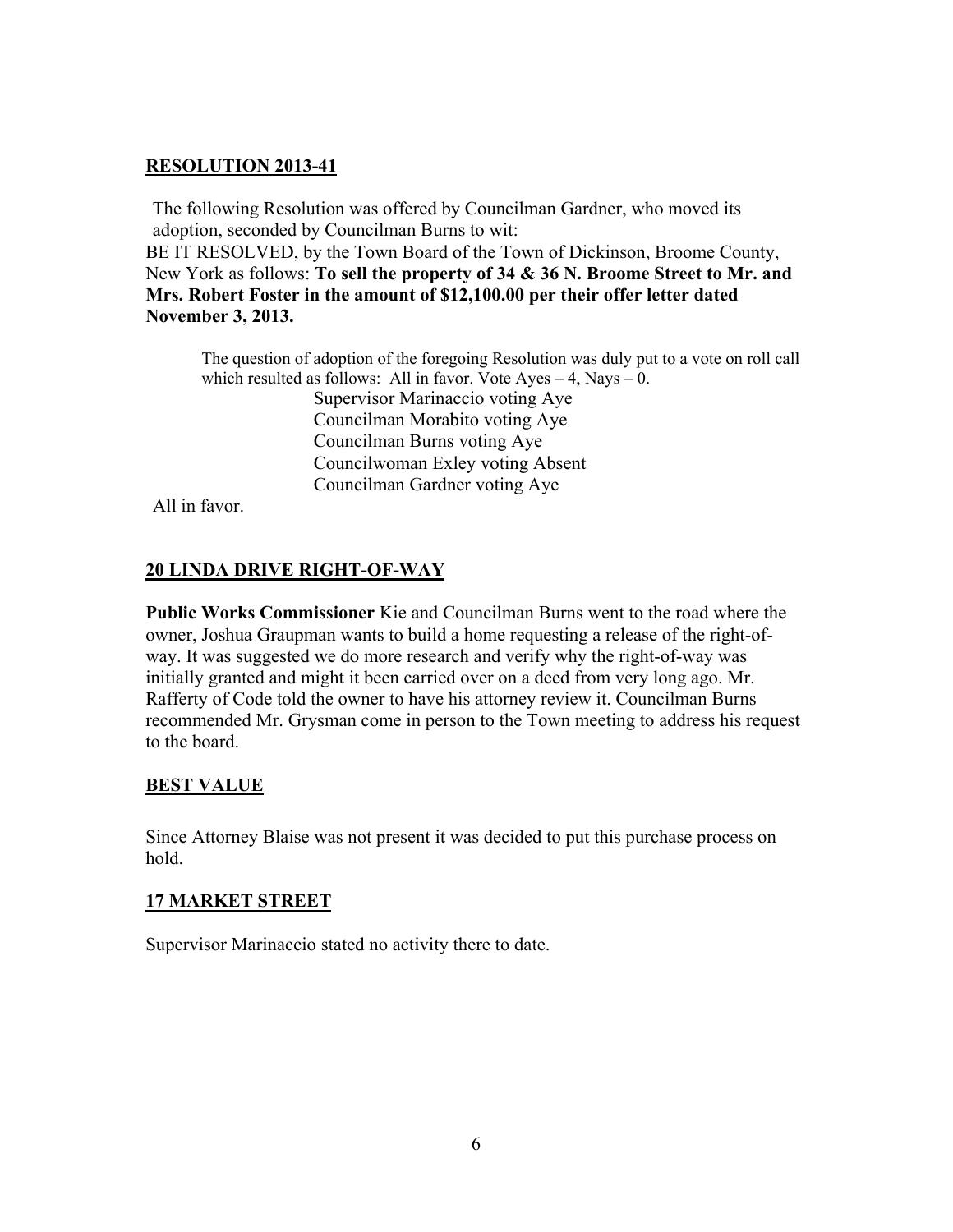### **RESOLUTION 2013-42**

The following Resolution was offered by Councilman Burns, who moved its adoption, seconded by Councilman Gardner to wit: BE IT RESOLVED, by the Town Board of the Town of Dickinson, Broome County, New York as follows: **Accept the Self-Help bid from R. DeVincentis Construction, Inc. for a total of \$1,267.00.**

The question of adoption of the foregoing Resolution was duly put to a vote on roll call which resulted as follows: All in favor. Vote  $Ayes - 4$ , Nays  $- 0$ . Supervisor Marinaccio voting Aye Councilman Morabito voting Aye Councilman Burns voting Aye

 Councilwoman Exley voting Absent Councilman Gardner voting Aye

All in favor.

# **CHAIR**

# **SUNY BROOME SMOKING BAN PUBLIC STATUS**

The Town has been diligently working with the college to resolve this problem coming up on 2 years. Mr. Marinaccio spoke to president, Kevin Drumm. Dr. Drumm knows our problem and he apologizes for it and how it has affected the neighborhood. He seems to have a remedy but we need to wait on it until he contacts Mr. Marinaccio.

# **TOWN PARK NO SMOKING BAN AT THE SUNRISE TERRACE PARK**

Mr. Marinaccio recommended we HOLD this until the January 2014 meeting. Most places enact and uphold the Policy or Local law that would be invoked.

# **FRANCIS STREET & DOWNS AVENUE LIGHT POLE REQUEST**

Mr. Kie and Councilman Burns went to the area to review the request regarding the light pole request on the corner of Francis Street and Downs Avenue near the **NYSEG** station. Mr. Kie thinks it is very dark near the **NYSEG** station area and that is where lighting should be proposed. They will go there again but instead drive by at night to be sure.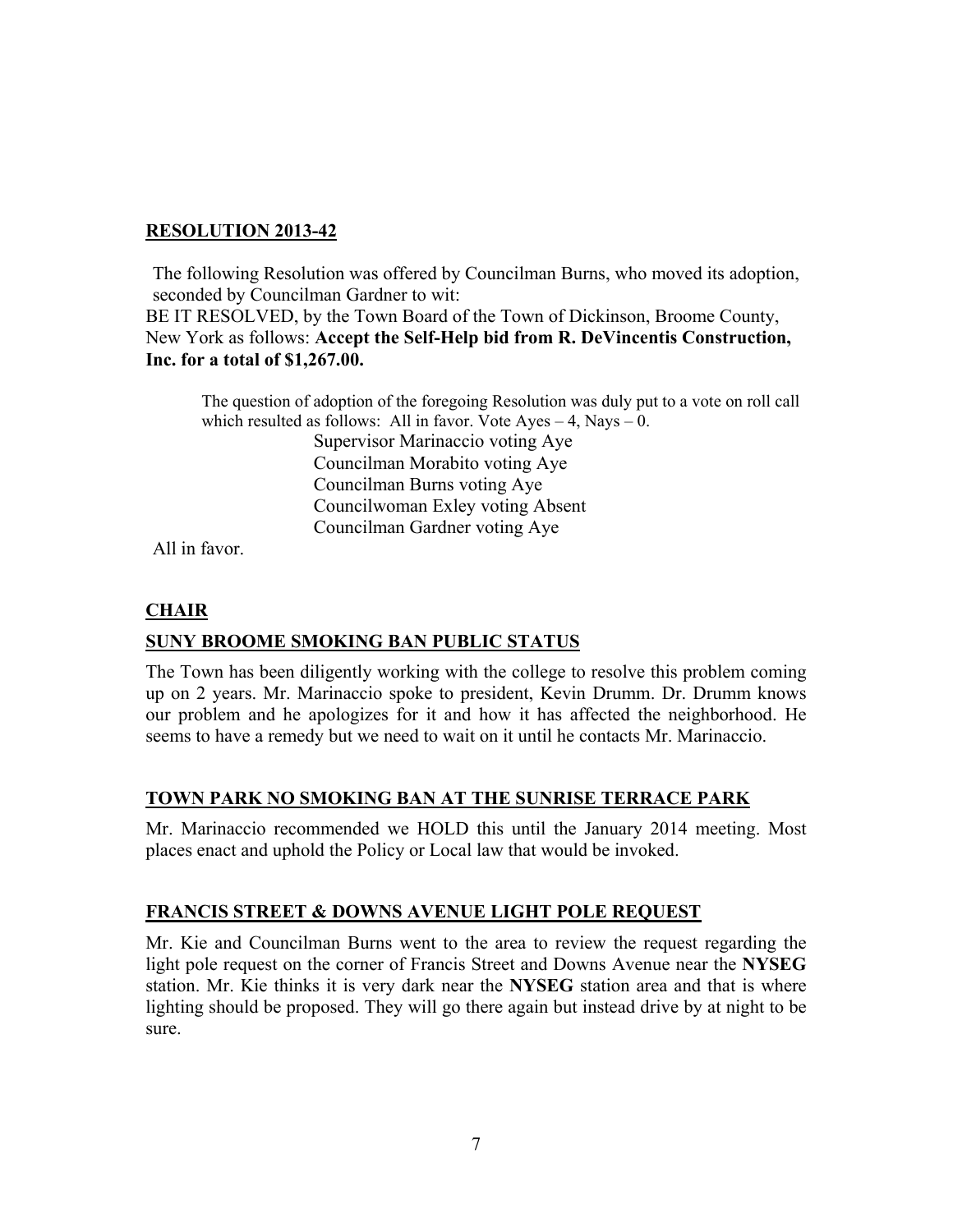# **ATTORNEY**

# **BROOME COUNTY ROAD USE AGREEMENT**

Attorney Blaise had nothing new to report on the **Broome County Road Use Agreement** and is waiting for feedback on the questions his office submitted to Delta Engineering.

# **PLANNING BOARD**

The draft of the **Comprehensive Plan** will be ready for January 2014 time frame. They would like to post a simple survey on the website.

# **ZONING BOARD**

Supervisor Marinaccio requested John Kolly be reappointed to the zoning board as his term expires on December  $31<sup>st</sup>$ , 2013.

# **MONTHLY FINANCIAL REPORTS**

Councilman Morabito made a motion to accept the 2013 Monthly Financial Report(s) for the month of October. On motion of Councilman Morabito and seconded by Councilman Gardner. All in favor.

### **COMMITTEE REPORTS:**

### **PUBLIC WORKS – WATER & HIGHWAY DEPARTMET**

- 1. **Public Works Commissioner** Kie reported there was a water break this past Monday, December 2nd at **SUNY Broome**.
- **2. Public Works Commissioner** Kie reported the **Otsinengo Park** water issues continue. Mr. Kie contacted Public Works Commissioner, Mr. Schofield of the County because they are ignoring the leaks and problems. Their meter is in front of Applebee's. Currently they are construction a maintenance building at the Park property.